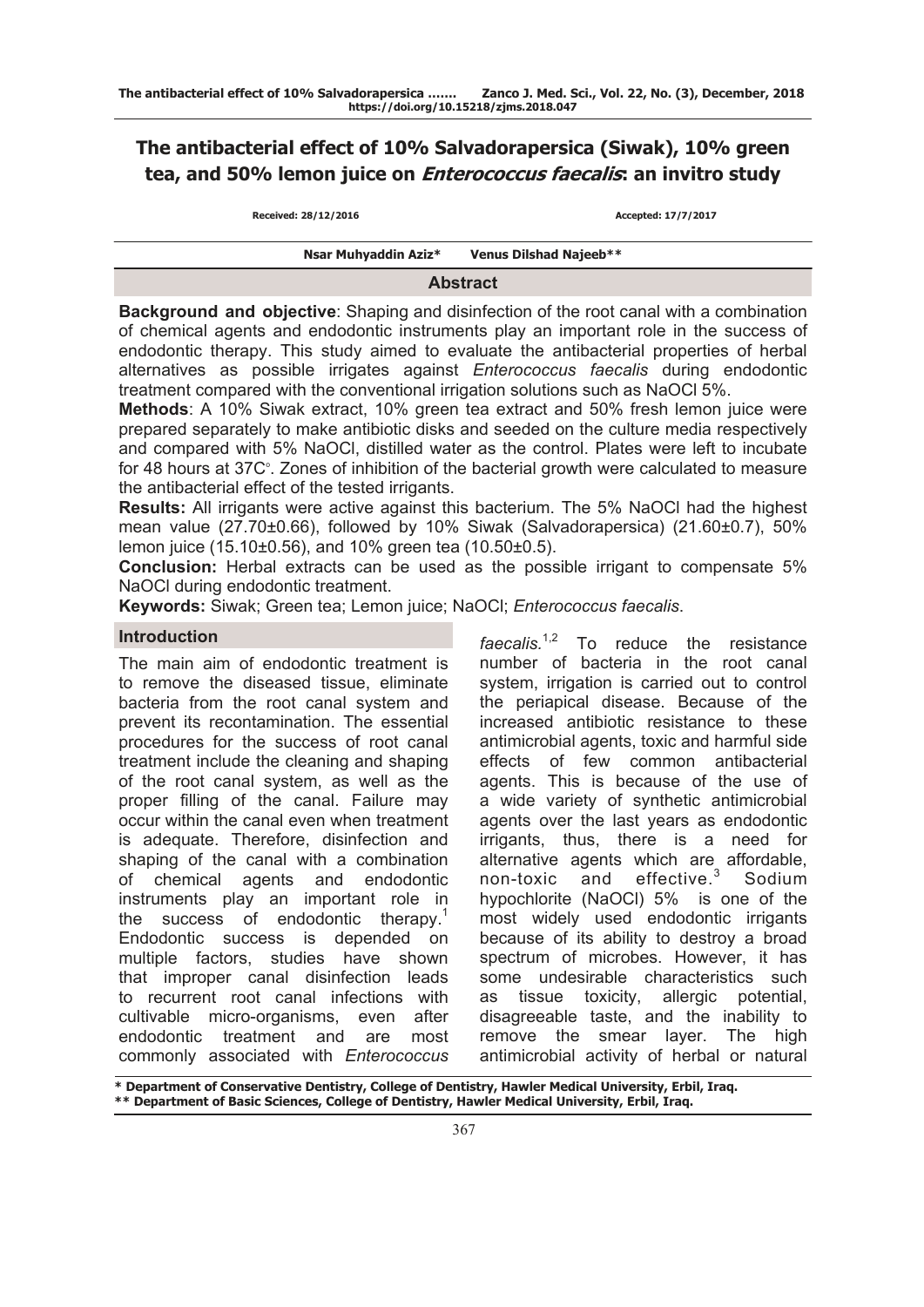| The antibacterial effect of 10% Salvadorapersica | Zanco J. Med. Sci., Vol. 22, No. (3), December, 2018 |  |  |  |  |
|--------------------------------------------------|------------------------------------------------------|--|--|--|--|
| https://doi.org/10.15218/zjms.2018.047           |                                                      |  |  |  |  |

products become more popular today due to biocompatibility, anti-inflammatory, and antioxidant properties.<sup>4</sup> The mineral content and biologically active constituents of fruit juice exhibit a significant antibacterial effect. Hence, fruit juice with the property of bioavailability and retention of certain minerals by polyphenolic compounds can be recommended for their use as an alternative anti-infective agent in natural medicine for the treatment of infectious diseases.<sup>5</sup> The bacterial enzyme (gyrase) is inhibited by green tea, which has antibacterial activity by binding to the ATP B subunit. Green tea exhibits antibacterial activity on *Enterococcus faecalis*. It is also found to be a good chelating agent.<sup>5</sup> Commonly used over many years as a chewing stick, Salvadorapersica, commonly known as Siwak. Extracts of salvadorapersica have been shown to contain trimethylamine, salvadorine, chloride, fluoride, and traces of tannins, saponins, flavonoids and sterol, and these components have been shown to have the significant antibacterial effect. Also, these herbal products have fewer side effects and easily available at affordable  $cost.^{1,6}$ The inhibitory effect of some essential oils and extracts of spices, plants, or their major active constituents on bacteria like Enterococcus faecalis is documented by numerous studies.<sup>7</sup> This study aimed to evaluate the antimicrobial effects of the herbal extract against Enterococcus faecalis as the endodontic irrigation solution.

## **Methods**

#### **Sample grouping:**

Group 1: 5 % NaOCl irrigant was used to prepare ten antibiotic discs (as the positive control).<sup>5</sup>

Group 2: 50 ml fresh lemon juice was mixed with 50 ml distilled water and was further used for preparing antibiotic discs.<sup>1</sup>

Group 3: 10% green tea extract irrigant solution was used to prepare antibiotic  $discs.<sup>1</sup>$ 

Group 4: 10% Salvadorapersika (siwak)

extract irrigant solution was used to prepare antibiotic discs.<sup>1</sup> distill water was used as negative control.

#### **Preparation of Fresh Citrus Fruit Juice**

The fresh citrus fruit lemon was purchased from the local market. The procured fruit was washed at room temperature. The outer portion of these fruits was wiped with 70% alcohol, and fresh juice was collected, then diluted by 50% distilled water and then stored at  $37C<sup>0</sup>$  for farther study.<sup>6</sup>

#### **Green Tea Preparation**

Ten gram of the selected dry green tea leaf, steeped for 1.5- 2 minutes in 100 ml of distilled water. The coolest brewing temperature was below 70  $\mathbb{C}^{\circ}$ . The mixture was purified to obtain the 10% concentration solution of green tea.<sup>8</sup>

## **Salvadarapersica (siwak) Preparation**

Sticks of siwak were cut with a knife to small pieces then ground into fine powder by a special machine, 125 gm of salvadorapersica powder was put in a beaker and added 1\2 litter of sterile distilled water. The liquid was boiled at 60 C° for 15 minutes in a closed container. After bench cooling, the liquid was filtered using filter paper (no1), and the solution left to dry in an incubator at 37°C for 24 hours to allow complete evaporation of water and obtain powder siwak. The powder was collected and kept in a tightly closed glass container and kept in the refrigerator until use.<sup>9</sup>

## **Preparation of Antibiotic Disks for Disk Diffusion Method**

Preparation of disks from Salvadorapersica (Siwak), Green Tea, and Lemon juice extracts by distributing 25 filter paper discs (wattman No.2) of 6 mm in diameter into Petri plates and sterilized in the hot air oven at 150  $C^0$  degree for one hour. Add 0.5 ml of appropriate freshly prepared (different extractions) to the sterilized discs shake well and stand for 30 minutes so that each disk absorbed 0.02ml of the (different extractions). Dry the disks at  $37C<sup>0</sup>$  in an incubator for two hours and stored in a refrigerator in a capped bottle.<sup>10</sup>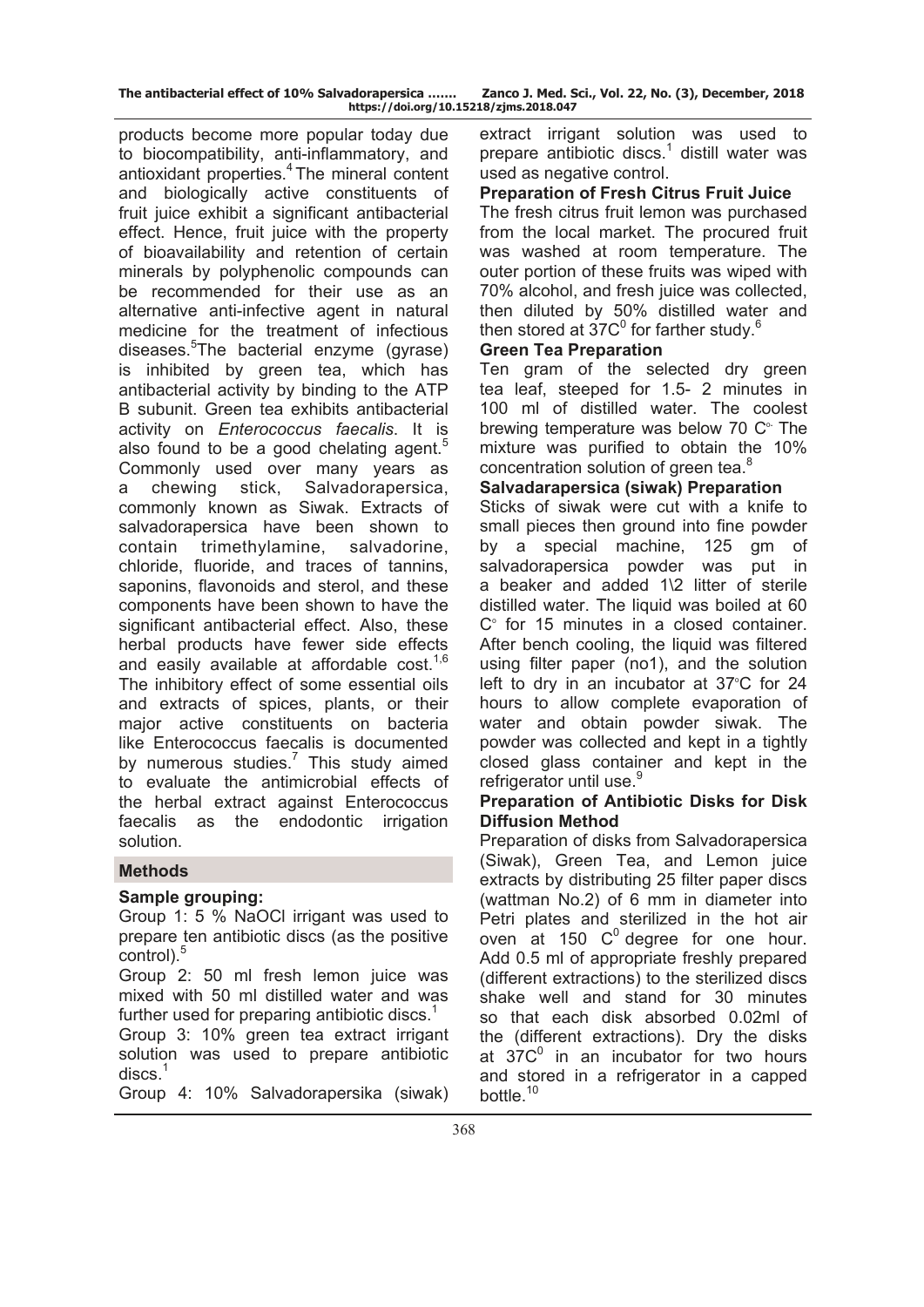**The antibacterial effect of 10% Salvadorapersica ……. Zanco J. Med. Sci., Vol. 22, No. (3), December, 2018 https://doi.org/10.15218/zjms.2018.047**

## **Isolation of** *Enterococcus Faecalis*

Enterococcus faecalis was the most predominant species were isolated from cases suffering from root canal infection patients also have been found to be associated with chronic apical periodontitis the microbial samples were taken from root canal during endodontic treatment and culture method s were used to identify the E. faecalis present in the sample. Also, the isolated *Enterococcus faecalis* was identified by microscopic examination and biochemical reactions.

# **Micro-Organism Test (Culturing) and Growth Conditions**

Antibacterial activities of the irrigants were evaluated against the *Enterococcus faecalis*. An antibiotic sensitivity test was performed on blood agar which, the surface was inoculated with 0.1 ml. of brain heart infusion (BHI) broth culture of Enterococcus faecalis. Prepared discs were seeded on each Petri dish. Plates were left to incubate for 24 hr. at 37 C. zones of inhibition of the bacterial growth were in millimeter calculated to measure the antibacterial effect of the tested irrigants.

## **Statistical Analysis**

All data are expressed as means ± S.E. ANOVA test was performed to find out the significant difference between the means

of the measure of the diameter of growth inhibition zones of the tested irrigants using statistical software GraphPad Prism.<sup>6</sup> A *P* value of <0.05 was considered as statistically significant.

# **Results**

The results obtained from disc diffusion method study were as follow by using (ANOVA) test Table 1: the antimicrobial sensitivity of irrigants against *Enterococcus faecalis* which recorded inhibition zone of 10 discs from each irrigant separately. Bacterial inhibition zone in mm diameters using 5.25% NaOCl, 50% lemon juice, 10% green tea, and 10% salvadorapersica (siwak) extract. It was found that all irrigants are active against this bacterium, NaOCl had the highest mean value (27.70±0.66) followed by Siwak (Salvadorapersica) which had a mean value of (Mean 21.60±0.7) followed by lemon juice which had mean value (15.10±0.56) and Green tea which had lowest mean value about (10.50±0.5) as shown in Table 1. Zones of growth inhibition were not seen around discs impregnated with distilled-water (as the negative control). Statistically, this difference is highly significant (*P* <0.001) as shown in Table 1.

| Groups       | N  | Mean  | $( \pm SD )$ | $P$ (ANOVA) |
|--------------|----|-------|--------------|-------------|
| <b>NaOCI</b> | 10 | 27.70 | (2.11)       |             |
| lemon juice  | 10 | 15.10 | (1.79)       | < 0.001     |
| Green tea    | 10 | 10.50 | (1.58)       |             |
| <b>Siwak</b> | 10 | 21.60 | (2.22)       |             |
| Total        | 40 | 18.72 | (6.85)       | ٠           |

**Table 1:** Means of bacterial inhibition zones by irrigant type.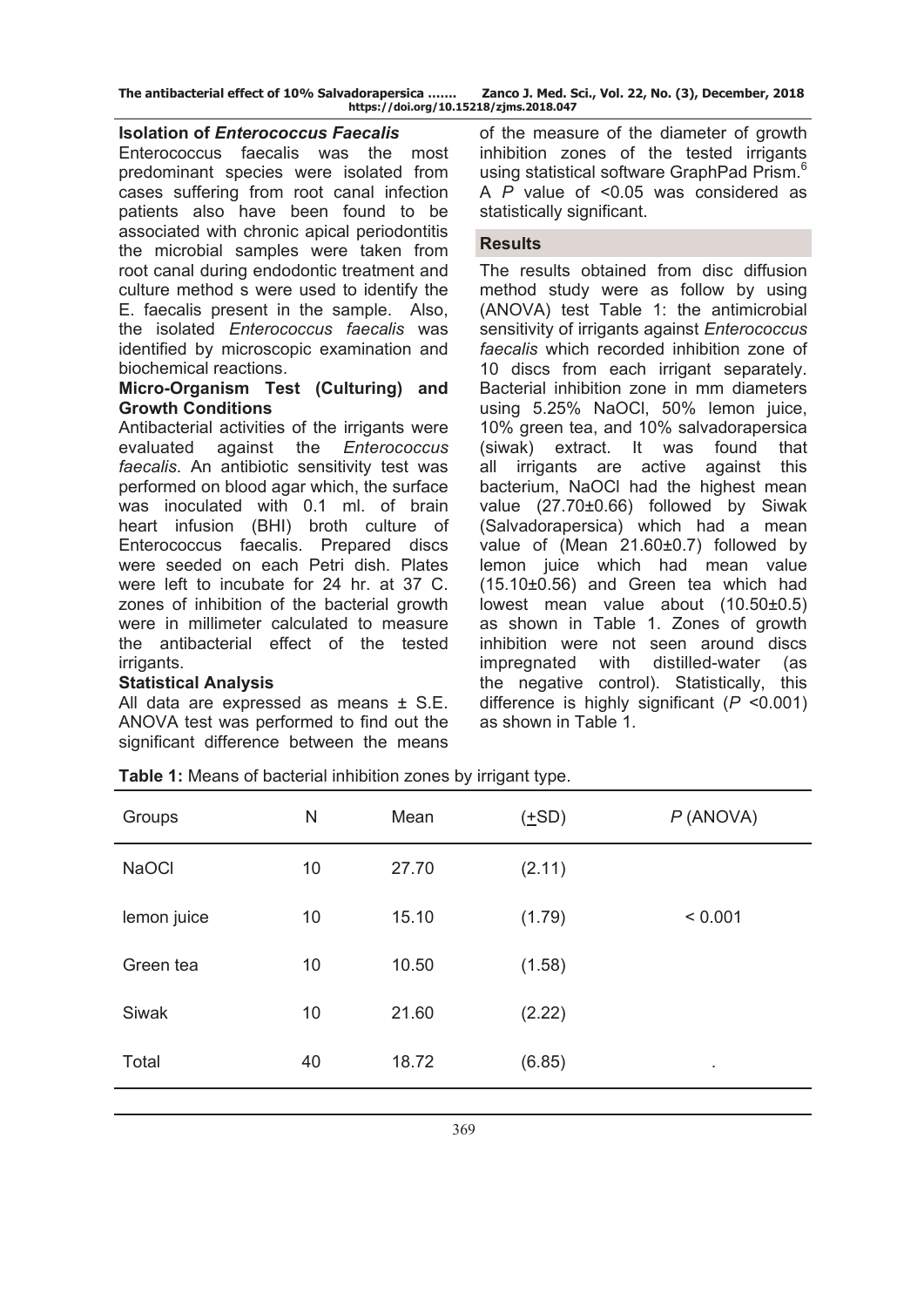| The antibacterial effect of 10% Salvadorapersica | Zanco J. Med. Sci., Vol. 22, No. (3), December, 2018 |  |  |  |  |
|--------------------------------------------------|------------------------------------------------------|--|--|--|--|
| https://doi.org/10.15218/zjms.2018.047           |                                                      |  |  |  |  |

## **Discussion**

A successful endodontic treatment should reduce and remove the number of bacteria in the root canal system by irrigation and  $instrumentation.<sup>11</sup>$  The irrigation solution has an important role in the cleaning of the root canal by lubrication the files, flush out debris, and have an antimicrobial effect and tissue dissolution without damaging the periapical tissue thus control periapical diseases. Enterococcus faecalis is regarded to be a part of the endodontic microbial flora,<sup>1</sup> most common chemical irrigation solutions in endodontic treatment are chlorhexidine and NaOCl so in our present study we used 5.25% NaOCl which have the largest inhibition zone of bacterial growth (Enterococcus faecalis) in the agar media.<sup>12,13</sup> The ability of NaOCI as a broad antibacterial spectrum, possessing some ability to inactivate endotoxin, and its effectiveness at dissolving tissue and removing the organic component of the smear layer are important features, but NaOCl 5.25% have some side effects, like tissue toxicity, and bad tests $14$ .the major advantages of herbal irrigants are safety, easy availability, increased shelf life cost-effectiveness and lack of microbial resistance so far, several studies have described the antioxidant properties of medicinal fruit juices which are rich in phenolic components. Natural antioxidant mainly comes from plants in the form of phenolic compounds such as a flavonoid,<br>phenolic acids, tocopherols, etc.<sup>15</sup> phenolic acids, tocopherols, Flavonoids are hydroxylated phenolic substances known to be synthesized by plants in response to microbial infection and they have been found to be microbial substances against wide arrange of microorganisms invitro, their activity is probably due to their ability to made a complex with bacterial cell wall.<sup>6</sup> This study suggested that 50% of citrus fruit juices have a potential antimicrobial effect against selected enteric pathogens especially E. faecalis. According to this study, we can use fresh lemon juice as a compensating chemical irrigation solution.

This result is comparable to those found by Sudhir, Devendra, and Vijay.<sup>16</sup> Green tea polyphenols are preferred over the traditional root canals irrigants due to their curative properties such as anti-oxidant, anti-inflammatory, and radical scavenging activities also its rich in citric acid which helps in removing the smear layer. It is chelating property make it an effective alternative to sodium hypochlorite.<sup>17</sup> In the present study, green tea polyphenol showed significant antibacterial activity against E. faecalis. This result agrees with Al- Azzawi, but this percent of green tea has the lowest value of antibacterial effects in comparison to present solutions this results may be due to a low percent of green tea in solution or may be due to a mistake in application procedures.<sup>3</sup> Salvadorapersicais can be used as irrigation solution in endodontic treatment because it contains tri -methylamine, salvodorime chloride and fluoride in a large amount, which acts as antibacterial especially E. faecalis, also salvadorapersica antimicrobial efficacies being increases by increasing the percent up to  $10\%$ .<sup>18,19</sup> In the present study, we can decide that possible use of salvadorapersica extract solution 10% as the substitute to NaOCl in irrigation during endodontic treatment.

## **Conclusion**

We can use herbal extract (10% siwak, 50% lemon juice, and 10% green tea) as a possible irrigant solution to disinfect the root canal system especially against Enterococcus faecalis during endodontic treatment, but increasing the percentage of these irrigant solutions need further studies.

#### **Competing interests**

The authors declare that they have no competing interests.

## **References**

1. Al- Azzawi AJ. The antibacterial effect of herbal alternative, green tea and salvadorapersica (siwak) extracts on Enterococcus faecalis.